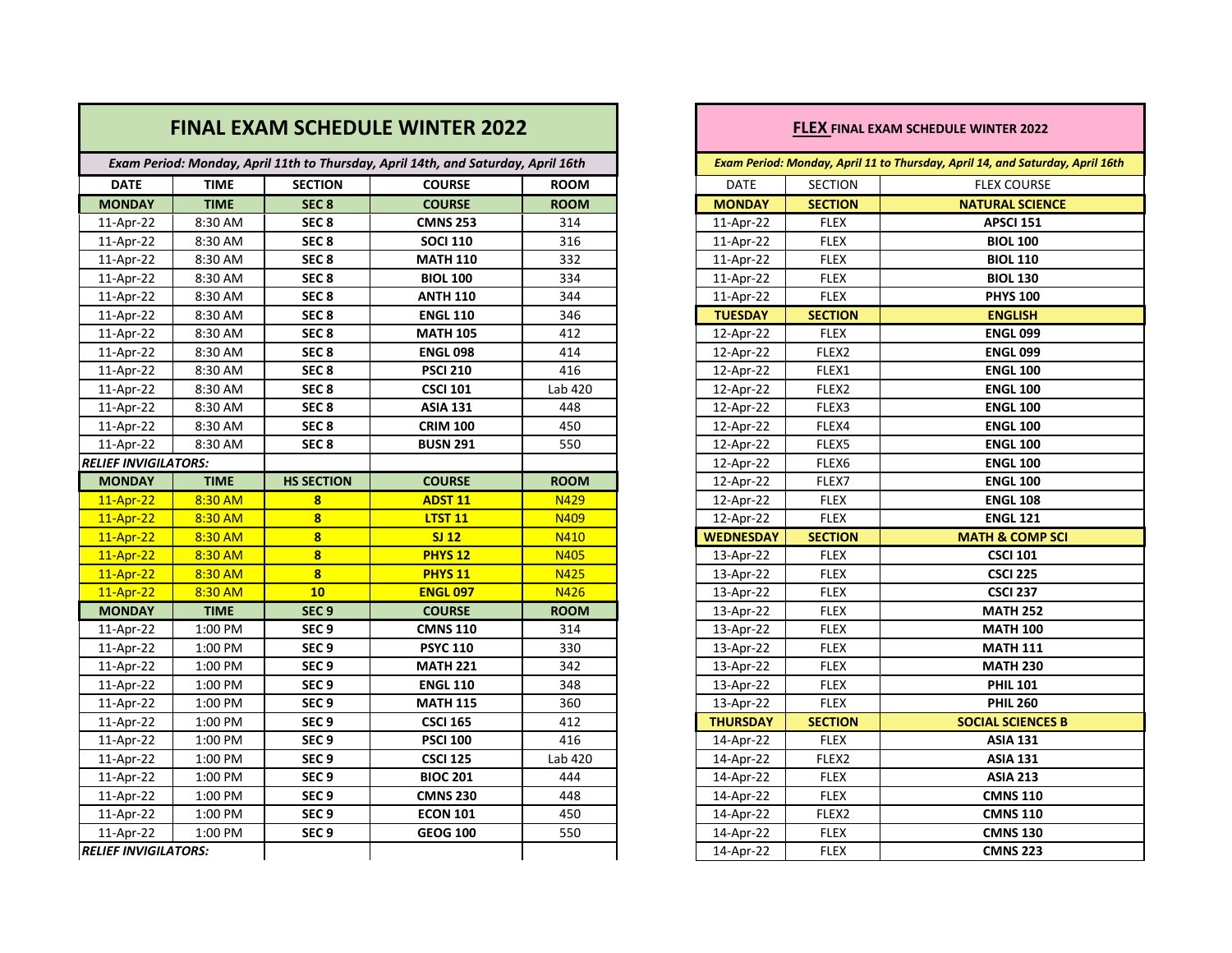| <b>MONDAY</b>               | <b>TIME</b> | SEC 081 & 19      | <b>COURSE</b>   | <b>ROOM</b> | 14-Apr-22       | FLEX           | <b>CMNS 253</b>          |
|-----------------------------|-------------|-------------------|-----------------|-------------|-----------------|----------------|--------------------------|
| 11-Apr-22                   | 5:30 PM     | <b>SEC 081</b>    | <b>ENGL 108</b> | 314         | 14-Apr-22       | <b>FLEX</b>    | <b>CRIM 100</b>          |
| 11-Apr-22                   | 5:30 PM     | <b>SEC 081</b>    | <b>MATH 100</b> | 330         | 14-Apr-22       | <b>FLEX</b>    | <b>CRIM 150</b>          |
| 11-Apr-22                   | 5:30 PM     | <b>SEC 081</b>    | <b>BIOL 100</b> | 332         | 14-Apr-22       | <b>FLEX</b>    | <b>CRIM 251</b>          |
| 11-Apr-22                   | 5:30 PM     | <b>SEC 081</b>    | <b>HIST 120</b> | 342         | 14-Apr-22       | <b>FLEX</b>    | <b>ECON 101</b>          |
| 11-Apr-22                   | 5:30 PM     | <b>SEC 081</b>    | <b>ECON 101</b> | 344         | 14-Apr-22       | FLEX2          | <b>ECON 101</b>          |
| 11-Apr-22                   | 5:30 PM     | <b>SEC 081</b>    | <b>ASIA 131</b> | 348         | 14-Apr-22       | <b>FLEX</b>    | <b>ECON 103</b>          |
| 11-Apr-22                   | 5:30 PM     | <b>SEC 081</b>    | <b>CHEM 100</b> | 414         | 14-Apr-22       | <b>FLEX</b>    | <b>PSCI 100</b>          |
| 11-Apr-22                   | 5:30 PM     | <b>SEC 081</b>    | <b>CMNS 205</b> | 560         | 14-Apr-22       | FLEX2          | <b>PSCI 100</b>          |
| 11-Apr-22                   | 5:30 PM     | <b>SEC X081</b>   | <b>MATH 110</b> | Online      | 14-Apr-22       | <b>FLEX</b>    | <b>PSCI 101</b>          |
| 11-Apr-22                   | 5:30 PM     | <b>SEC 19</b>     | <b>ENGL 108</b> | 316         | 14-Apr-22       | <b>FLEX</b>    | <b>PSCI 210</b>          |
| 11-Apr-22                   | 5:30 PM     | <b>SEC 19</b>     | <b>HIST 202</b> | 334         | 14-Apr-22       | <b>FLEX</b>    | <b>PSCI 253</b>          |
| 11-Apr-22                   | 5:30 PM     | <b>SEC 19</b>     | <b>BIOI 205</b> | 320         | <b>SATURDAY</b> | <b>SECTION</b> | <b>SOCIAL SCIENCES A</b> |
| 11-Apr-22                   | 5:30 PM     | <b>SEC 19</b>     | <b>CSCI 165</b> | 412         | 16-Apr-22       | <b>FLEX</b>    | <b>ANTH 110</b>          |
| 11-Apr-22                   | 5:30 PM     | <b>SEC 19</b>     | <b>CSCI 250</b> | Lab 420     | 16-Apr-22       | <b>FLEX</b>    | <b>ARTH 100</b>          |
| <b>RELIEF INVIGILATORS:</b> |             |                   |                 |             | 16-Apr-22       | FLEX2          | <b>ARTH 100</b>          |
| <b>TUESDAY</b>              | <b>TIME</b> | SEC 10 & 30       | <b>COURSE</b>   | <b>ROOM</b> | 16-Apr-22       | <b>FLEX</b>    | <b>ARTH 230</b>          |
| 12-Apr-22                   | 8:30 AM     | <b>SEC 10</b>     | <b>ENGL 108</b> | 314         | 16-Apr-22       | <b>FLEX</b>    | <b>ARTH 240</b>          |
| 12-Apr-22                   | 8:30 AM     | <b>SEC 10</b>     | <b>ENGL 100</b> | 316         | 16-Apr-22       | <b>FLEX</b>    | <b>GEOG 200</b>          |
| 12-Apr-22                   | 8:30 AM     | <b>SEC 30</b>     | <b>ENGL 100</b> | 320         | 16-Apr-22       | <b>FLEX</b>    | <b>HIST 110</b>          |
| 12-Apr-22                   | 8:30 AM     | <b>SEC 10</b>     | <b>ENGL 099</b> | 330         | 16-Apr-22       | <b>FLEX</b>    | <b>HIST 120</b>          |
| 12-Apr-22                   | 8:30 AM     | <b>SEC 10</b>     | <b>BUSN 250</b> | 334         | 16-Apr-22       | <b>FLEX</b>    | <b>HIST 211</b>          |
| 12-Apr-22                   | 8:30 AM     | <b>SEC 10</b>     | <b>PSCI 100</b> | 342         | 16-Apr-22       | <b>FLEX</b>    | <b>PSYC 110</b>          |
| 12-Apr-22                   | 8:30 AM     | <b>SEC 10</b>     | <b>PSCI 260</b> | 344         | 16-Apr-22       | FLEX2          | <b>PSYC 110</b>          |
| 12-Apr-22                   | 8:30 AM     | <b>SEC 10</b>     | <b>HIST 120</b> | 346         | 16-Apr-22       | <b>FLEX</b>    | <b>PSYC 217</b>          |
| 12-Apr-22                   | 8:30 AM     | <b>SEC 10</b>     | <b>BIOL 234</b> | 348         |                 |                |                          |
| 12-Apr-22                   | 8:30 AM     | <b>SEC 10</b>     | <b>ECON 101</b> | 360         |                 |                |                          |
| 12-Apr-22                   | 8:30 AM     | <b>SEC 10</b>     | <b>CSCI 150</b> | 412         |                 |                |                          |
| 12-Apr-22                   | 8:30 AM     | <b>SEC 10</b>     | <b>MATH 120</b> | 414         |                 |                |                          |
| 12-Apr-22                   | 8:30 AM     | <b>SEC 10</b>     | <b>CSCI 125</b> | Lab 420     |                 |                |                          |
| 12-Apr-22                   | 8:30 AM     | <b>SEC 10</b>     | <b>PHYS 110</b> | 444         |                 |                |                          |
| 12-Apr-22                   | 8:30 AM     | <b>SEC 10</b>     | <b>BIOL 100</b> | 446         |                 |                |                          |
| 12-Apr-22                   | 8:30 AM     | <b>SEC 10</b>     | <b>CHEM 123</b> | 448         |                 |                |                          |
| 12-Apr-22                   | 8:30 AM     | <b>SEC 10</b>     | <b>PSYC 110</b> | 450         |                 |                |                          |
| 12-Apr-22                   | 8:30 AM     | <b>SEC 10</b>     | <b>WD 098</b>   | 550         |                 |                |                          |
| 12-Apr-22                   | 8:30 AM     | <b>SEC 10</b>     | <b>ARTH 220</b> | 560         |                 |                |                          |
| <b>RELIEF INVIGILATORS:</b> |             |                   |                 |             |                 |                |                          |
| <b>TUESDAY</b>              | <b>TIME</b> | <b>HS SECTION</b> | <b>COURSE</b>   | <b>ROOM</b> |                 |                |                          |
| $12$ -Apr-22                | 8:30 AM     | 14                | <b>ENGL 10</b>  | N433        |                 |                |                          |
| $12$ -Apr-22                | 8:30 AM     | 14                | <b>ENST 12</b>  | N430        |                 |                |                          |
| 12-Apr-22                   | 8:30 AM     | 14                | <b>PREC 11</b>  | N432        |                 |                |                          |
| $12$ -Apr-22                | 8:30 AM     | 14                | <b>PREC 12</b>  | N410        |                 |                |                          |

| 14-Apr-22<br><b>CMNS 253</b><br><b>FLEX</b><br><b>CRIM 100</b><br>14-Apr-22<br><b>FLEX</b><br>14-Apr-22<br><b>CRIM 150</b><br><b>FLEX</b><br>14-Apr-22<br><b>FLEX</b><br><b>CRIM 251</b><br><b>ECON 101</b><br>14-Apr-22<br><b>FLEX</b><br><b>ECON 101</b><br>14-Apr-22<br>FLEX2<br>14-Apr-22<br><b>ECON 103</b><br><b>FLEX</b><br>14-Apr-22<br><b>PSCI 100</b><br><b>FLEX</b><br>14-Apr-22<br>FLEX2<br><b>PSCI 100</b><br>14-Apr-22<br><b>FLEX</b><br><b>PSCI 101</b><br>14-Apr-22<br><b>PSCI 210</b><br><b>FLEX</b><br>14-Apr-22<br><b>PSCI 253</b><br><b>FLEX</b><br><b>SATURDAY</b><br><b>SOCIAL SCIENCES A</b><br><b>SECTION</b><br>16-Apr-22<br><b>ANTH 110</b><br><b>FLEX</b><br>16-Apr-22<br><b>FLEX</b><br><b>ARTH 100</b><br>16-Apr-22<br><b>ARTH 100</b><br>FLEX2<br>16-Apr-22<br><b>ARTH 230</b><br><b>FLEX</b><br>16-Apr-22<br><b>ARTH 240</b><br><b>FLEX</b><br>16-Apr-22<br><b>GEOG 200</b><br><b>FLEX</b><br><b>HIST 110</b><br>16-Apr-22<br><b>FLEX</b><br>16-Apr-22<br><b>HIST 120</b><br><b>FLEX</b><br>16-Apr-22<br><b>HIST 211</b><br><b>FLEX</b><br>16-Apr-22<br><b>PSYC 110</b><br><b>FLEX</b><br>16-Apr-22<br><b>PSYC 110</b><br>FLEX <sub>2</sub><br>16-Apr-22<br><b>PSYC 217</b><br><b>FLEX</b> |  |  |
|---------------------------------------------------------------------------------------------------------------------------------------------------------------------------------------------------------------------------------------------------------------------------------------------------------------------------------------------------------------------------------------------------------------------------------------------------------------------------------------------------------------------------------------------------------------------------------------------------------------------------------------------------------------------------------------------------------------------------------------------------------------------------------------------------------------------------------------------------------------------------------------------------------------------------------------------------------------------------------------------------------------------------------------------------------------------------------------------------------------------------------------------------------------------------------------------------------------------------|--|--|
|                                                                                                                                                                                                                                                                                                                                                                                                                                                                                                                                                                                                                                                                                                                                                                                                                                                                                                                                                                                                                                                                                                                                                                                                                           |  |  |
|                                                                                                                                                                                                                                                                                                                                                                                                                                                                                                                                                                                                                                                                                                                                                                                                                                                                                                                                                                                                                                                                                                                                                                                                                           |  |  |
|                                                                                                                                                                                                                                                                                                                                                                                                                                                                                                                                                                                                                                                                                                                                                                                                                                                                                                                                                                                                                                                                                                                                                                                                                           |  |  |
|                                                                                                                                                                                                                                                                                                                                                                                                                                                                                                                                                                                                                                                                                                                                                                                                                                                                                                                                                                                                                                                                                                                                                                                                                           |  |  |
|                                                                                                                                                                                                                                                                                                                                                                                                                                                                                                                                                                                                                                                                                                                                                                                                                                                                                                                                                                                                                                                                                                                                                                                                                           |  |  |
|                                                                                                                                                                                                                                                                                                                                                                                                                                                                                                                                                                                                                                                                                                                                                                                                                                                                                                                                                                                                                                                                                                                                                                                                                           |  |  |
|                                                                                                                                                                                                                                                                                                                                                                                                                                                                                                                                                                                                                                                                                                                                                                                                                                                                                                                                                                                                                                                                                                                                                                                                                           |  |  |
|                                                                                                                                                                                                                                                                                                                                                                                                                                                                                                                                                                                                                                                                                                                                                                                                                                                                                                                                                                                                                                                                                                                                                                                                                           |  |  |
|                                                                                                                                                                                                                                                                                                                                                                                                                                                                                                                                                                                                                                                                                                                                                                                                                                                                                                                                                                                                                                                                                                                                                                                                                           |  |  |
|                                                                                                                                                                                                                                                                                                                                                                                                                                                                                                                                                                                                                                                                                                                                                                                                                                                                                                                                                                                                                                                                                                                                                                                                                           |  |  |
|                                                                                                                                                                                                                                                                                                                                                                                                                                                                                                                                                                                                                                                                                                                                                                                                                                                                                                                                                                                                                                                                                                                                                                                                                           |  |  |
|                                                                                                                                                                                                                                                                                                                                                                                                                                                                                                                                                                                                                                                                                                                                                                                                                                                                                                                                                                                                                                                                                                                                                                                                                           |  |  |
|                                                                                                                                                                                                                                                                                                                                                                                                                                                                                                                                                                                                                                                                                                                                                                                                                                                                                                                                                                                                                                                                                                                                                                                                                           |  |  |
|                                                                                                                                                                                                                                                                                                                                                                                                                                                                                                                                                                                                                                                                                                                                                                                                                                                                                                                                                                                                                                                                                                                                                                                                                           |  |  |
|                                                                                                                                                                                                                                                                                                                                                                                                                                                                                                                                                                                                                                                                                                                                                                                                                                                                                                                                                                                                                                                                                                                                                                                                                           |  |  |
|                                                                                                                                                                                                                                                                                                                                                                                                                                                                                                                                                                                                                                                                                                                                                                                                                                                                                                                                                                                                                                                                                                                                                                                                                           |  |  |
|                                                                                                                                                                                                                                                                                                                                                                                                                                                                                                                                                                                                                                                                                                                                                                                                                                                                                                                                                                                                                                                                                                                                                                                                                           |  |  |
|                                                                                                                                                                                                                                                                                                                                                                                                                                                                                                                                                                                                                                                                                                                                                                                                                                                                                                                                                                                                                                                                                                                                                                                                                           |  |  |
|                                                                                                                                                                                                                                                                                                                                                                                                                                                                                                                                                                                                                                                                                                                                                                                                                                                                                                                                                                                                                                                                                                                                                                                                                           |  |  |
|                                                                                                                                                                                                                                                                                                                                                                                                                                                                                                                                                                                                                                                                                                                                                                                                                                                                                                                                                                                                                                                                                                                                                                                                                           |  |  |
|                                                                                                                                                                                                                                                                                                                                                                                                                                                                                                                                                                                                                                                                                                                                                                                                                                                                                                                                                                                                                                                                                                                                                                                                                           |  |  |
|                                                                                                                                                                                                                                                                                                                                                                                                                                                                                                                                                                                                                                                                                                                                                                                                                                                                                                                                                                                                                                                                                                                                                                                                                           |  |  |
|                                                                                                                                                                                                                                                                                                                                                                                                                                                                                                                                                                                                                                                                                                                                                                                                                                                                                                                                                                                                                                                                                                                                                                                                                           |  |  |
|                                                                                                                                                                                                                                                                                                                                                                                                                                                                                                                                                                                                                                                                                                                                                                                                                                                                                                                                                                                                                                                                                                                                                                                                                           |  |  |
|                                                                                                                                                                                                                                                                                                                                                                                                                                                                                                                                                                                                                                                                                                                                                                                                                                                                                                                                                                                                                                                                                                                                                                                                                           |  |  |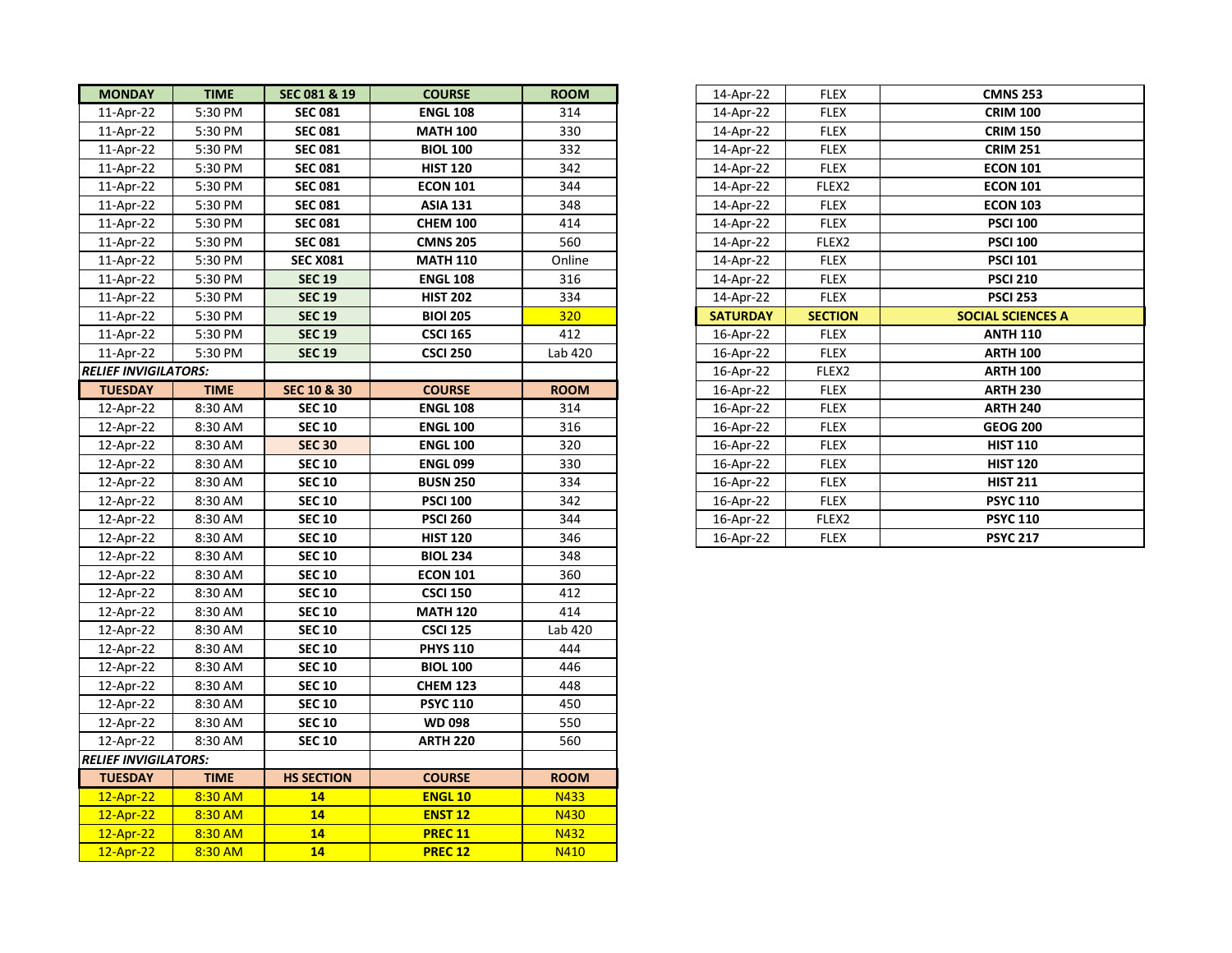| $12$ -Apr-22                | 8:30 AM     | 14             | <b>PHE 10</b>   | N428        |
|-----------------------------|-------------|----------------|-----------------|-------------|
| <b>TUESDAY</b>              | <b>TIME</b> | SEC 11 & 33    | <b>COURSE</b>   | <b>ROOM</b> |
| 12-Apr-22                   | 1:00 PM     | <b>SEC 11</b>  | <b>ENGL 100</b> | 316         |
| 12-Apr-22                   | 1:00 PM     | <b>SEC 33</b>  | <b>ENGL 100</b> | 320         |
| 12-Apr-22                   | 1:00 PM     | <b>SEC 11</b>  | <b>CMNS 262</b> | 334         |
| 12-Apr-22                   | 1:00 PM     | <b>SEC 11</b>  | <b>MATH 100</b> | 344         |
| 12-Apr-22                   | 1:00 PM     | <b>SEC 11</b>  | <b>PSCI 101</b> | 346         |
| 12-Apr-22                   | 1:00 PM     | <b>SEC 11</b>  | <b>ECON 103</b> | 360         |
| 12-Apr-22                   | 1:00 PM     | <b>SEC 11</b>  | <b>CSCI 120</b> | 412         |
| 12-Apr-22                   | 1:00 PM     | <b>SEC 11</b>  | <b>MATH 114</b> | 414         |
| 12-Apr-22                   | 1:00 PM     | <b>SEC 11</b>  | <b>CSCI 101</b> | Lab 420     |
| 12-Apr-22                   | 1:00 PM     | <b>SEC 11</b>  | <b>PHYS 130</b> | 444         |
| 12-Apr-22                   | 1:00 PM     | <b>SEC 11</b>  | <b>PSYC 120</b> | 446         |
| 12-Apr-22                   | 1:00 PM     | <b>SEC 11</b>  | <b>PHIL 102</b> | 448         |
| 12-Apr-22                   | 1:00 PM     | <b>SEC 11</b>  | <b>CHEM 121</b> | 450         |
| 12-Apr-22                   | 1:00 PM     | <b>SEC 11</b>  | <b>ARTH 100</b> | 560         |
| <b>RELIEF INVIGILATORS:</b> |             |                |                 |             |
| <b>TUESDAY</b>              | <b>TIME</b> | <b>SEC 101</b> | <b>COURSE</b>   | <b>ROOM</b> |
| 12-Apr-22                   | 5:30 PM     | <b>SEC 101</b> | <b>ENGL 100</b> | 314         |
| 12-Apr-22                   | 5:30 PM     | <b>SEC 101</b> | <b>CMNS 110</b> | 330         |
| 12-Apr-22                   | 5:30 PM     | <b>SEC 101</b> | <b>SOCI 110</b> | 342         |
| 12-Apr-22                   | 5:30 PM     | <b>SEC 101</b> | <b>MATH 114</b> | 344         |
| 12-Apr-22                   | 5:30 PM     | <b>SEC 101</b> | <b>PSCI 100</b> | 348         |
| 12-Apr-22                   | 5:30 PM     | <b>SEC 101</b> | <b>GEOG 100</b> | 414         |
| 12-Apr-22                   | 5:30 PM     | <b>SEC 101</b> | <b>PSYC 220</b> | 446         |
| 12-Apr-22                   | 5:30 PM     | <b>SEC 101</b> | <b>ARTH 220</b> | 560         |
| <b>RELIEF INVIGILATORS:</b> |             |                |                 |             |
| <b>WEDNESDAY</b>            | <b>TIME</b> | <b>SEC 12</b>  | <b>COURSE</b>   | <b>ROOM</b> |
| 13-Apr-22                   | 8:30 AM     | <b>SEC 12</b>  | <b>CMNS 110</b> | 314         |
| 13-Apr-22                   | 8:30 AM     | <b>SEC 12</b>  | <b>ENGL 100</b> | 316         |
| 13-Apr-22                   | 8:30 AM     | <b>SEC 12</b>  | <b>ECON 105</b> | 320         |
| 13-Apr-22                   | 8:30 AM     | <b>SEC 12</b>  | <b>MATH 113</b> | 330         |
| 13-Apr-22                   | 8:30 AM     | <b>SEC 12</b>  | <b>CRIM 203</b> | 332         |
| 13-Apr-22                   | 8:30 AM     | <b>SEC 12</b>  | <b>BUSN 272</b> | 334         |
| 13-Apr-22                   | 8:30 AM     | <b>SEC 12</b>  | <b>PSCI 202</b> | 342         |
| 13-Apr-22                   | 8:30 AM     | <b>SEC 12</b>  | <b>ASIA 213</b> | 344         |
| 13-Apr-22                   | 8:30 AM     | <b>SEC 12</b>  | <b>CRIM 100</b> | 346         |
| 13-Apr-22                   | 8:30 AM     | <b>SEC 12</b>  | <b>ENGL 099</b> | 348         |
| 13-Apr-22                   | 8:30 AM     | <b>SEC 12</b>  | <b>MATH 110</b> | 360         |
| 13-Apr-22                   | 8:30 AM     | <b>SEC 12</b>  | <b>ENGL 110</b> | 414         |
| 13-Apr-22                   | 8:30 AM     | <b>SEC 12</b>  | <b>CSCI 150</b> | Lab 420     |
| 13-Apr-22                   | 8:30 AM     | <b>SEC 12</b>  | <b>CMSN 130</b> | 444         |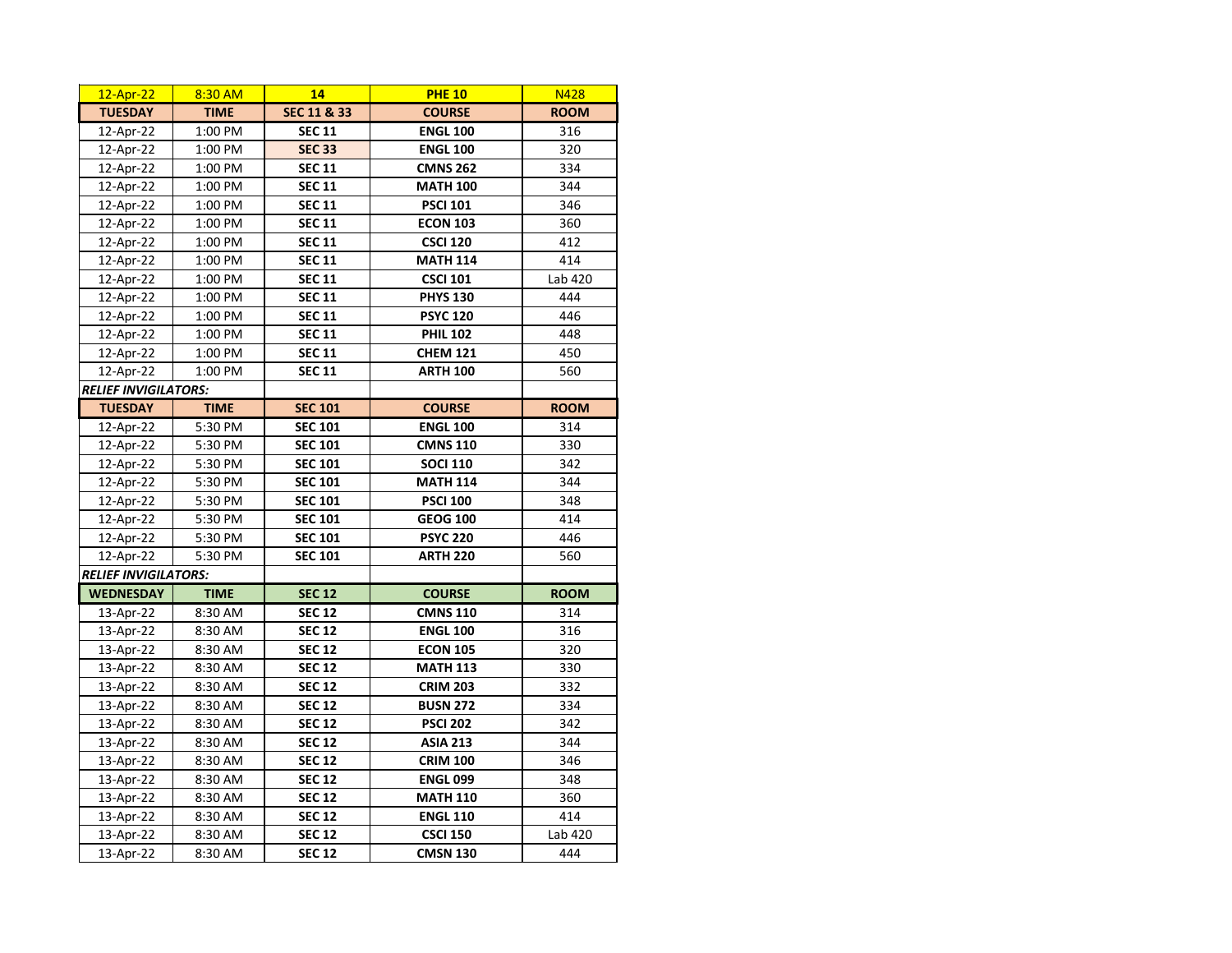| 13-Apr-22                   | 8:30 AM     | <b>SEC 12</b>     | <b>ENGL 100</b> | 446         |
|-----------------------------|-------------|-------------------|-----------------|-------------|
| 13-Apr-22                   | 8:30 AM     | <b>SEC 12</b>     | <b>PHIL 101</b> | 448         |
| 13-Apr-22                   | 8:30 AM     | <b>SEC 12</b>     | <b>PSYC 110</b> | 450         |
| 13-Apr-22                   | 8:30 AM     | <b>SEC 12</b>     | <b>SOCI 110</b> | 550         |
| <b>RELIEF INVIGILATORS:</b> |             |                   |                 |             |
| <b>WEDNESDAY</b>            | <b>TIME</b> | <b>HS SECTION</b> | <b>COURSE</b>   | <b>ROOM</b> |
| $13$ -Apr-22                | 8:30 AM     | 12                | <b>CHEM 12</b>  | <b>N425</b> |
| $13$ -Apr-22                | 8:30 AM     | 12                | <b>SS 11</b>    | N427        |
| 13-Apr-22                   | 8:30 AM     | 12                | <b>CMPS 11</b>  | N433        |
| 13-Apr-22                   | 8:30 AM     | 12                | <b>MATH 10</b>  | N410        |
| 13-Apr-22                   | 8:30 AM     | 12                | <b>WRDS 097</b> | <b>N426</b> |
| <b>WEDNESDAY</b>            | <b>TIME</b> | SEC 13 & 39       | <b>COURSE</b>   | <b>ROOM</b> |
| 13-Apr-22                   | 1:00 PM     | <b>SEC 13</b>     | <b>ENGL 100</b> | 316         |
| 13-Apr-22                   | 1:00 PM     | <b>SEC 13</b>     | <b>ENGL 101</b> | 320         |
| 13-Apr-22                   | 1:00 PM     | <b>SEC 13</b>     | <b>MATH 113</b> | 330         |
| 13-Apr-22                   | 1:00 PM     | <b>SEC 13</b>     | <b>PSCI 202</b> | 342         |
| 13-Apr-22                   | 1:00 PM     | <b>SEC 13</b>     | <b>ECON 101</b> | 344         |
| 13-Apr-22                   | 1:00 PM     | <b>SEC 13</b>     | <b>MATH 206</b> | 346         |
| 13-Apr-22                   | 1:00 PM     | <b>SEC 13</b>     | <b>CSCI 165</b> | 412         |
| 13-Apr-22                   | 1:00 PM     | <b>SEC 39</b>     | <b>ENGL 100</b> | 446         |
| 13-Apr-22                   | 1:00 PM     | <b>SEC 13</b>     | <b>PHIL 101</b> | 448         |
| 13-Apr-22                   | 1:00 PM     | <b>SEC 13</b>     | <b>ASIA 120</b> | 450         |
| 13-Apr-22                   | 1:00 PM     | <b>SEC 13</b>     | <b>CHEM 100</b> | 550         |
| 13-Apr-22                   | 1:00 PM     | <b>SEC 13</b>     | <b>ARTH 100</b> | 560         |
| <b>RELIEF INVIGILATORS:</b> |             |                   |                 |             |
| <b>WEDNESDAY</b>            | <b>TIME</b> | <b>SEC 121</b>    | <b>COURSE</b>   | <b>ROOM</b> |
| 13-Apr-22                   | 5:30 PM     | <b>SEC 121</b>    | <b>ENGL 100</b> | 314         |
| 13-Apr-22                   | 5:30 PM     | <b>SEC 121</b>    | <b>CMNS 130</b> | 330         |
| 13-Apr-22                   | 5:30 PM     | <b>SEC 121</b>    | <b>PSCI 101</b> | 342         |
| 13-Apr-22                   | 5:30 PM     | <b>SEC 121</b>    | <b>PSYC 110</b> | 346         |
| 13-Apr-22                   | 5:30 PM     | <b>SEC 121</b>    | <b>HIST 110</b> | 560         |
| 13-Apr-22                   | 5:30 PM     | <b>SEC X121</b>   | <b>ECON 290</b> | Online      |
| RELIEF INVIGILATORS:        |             |                   |                 |             |
| <b>THURSDAY</b>             | <b>TIME</b> | <b>SEC 14</b>     | <b>COURSE</b>   | <b>ROOM</b> |
| 14-Apr-22                   | 8:30 AM     | <b>SEC 14</b>     | <b>ENGL 100</b> | 316         |
| 14-Apr-22                   | 8:30 AM     | <b>SEC 14</b>     | <b>GEOG 100</b> | 320         |
| 14-Apr-22                   | 8:30 AM     | <b>SEC 14</b>     | <b>SOCI 120</b> | 330         |
| 14-Apr-22                   | 8:30 AM     | <b>SEC 14</b>     | <b>ACCT 251</b> | 334         |
| 14-Apr-22                   | 8:30 AM     | <b>SEC 14</b>     | <b>CMNS 205</b> | 342         |
| 14-Apr-22                   | 8:30 AM     | <b>SEC 14</b>     | <b>BIOL 200</b> | 344         |
| 14-Apr-22                   | 8:30 AM     | <b>SEC 14</b>     | <b>ENGL 099</b> | 348         |
| 14-Apr-22                   | 8:30 AM     | <b>SEC 14</b>     | <b>PHIL 102</b> | 360         |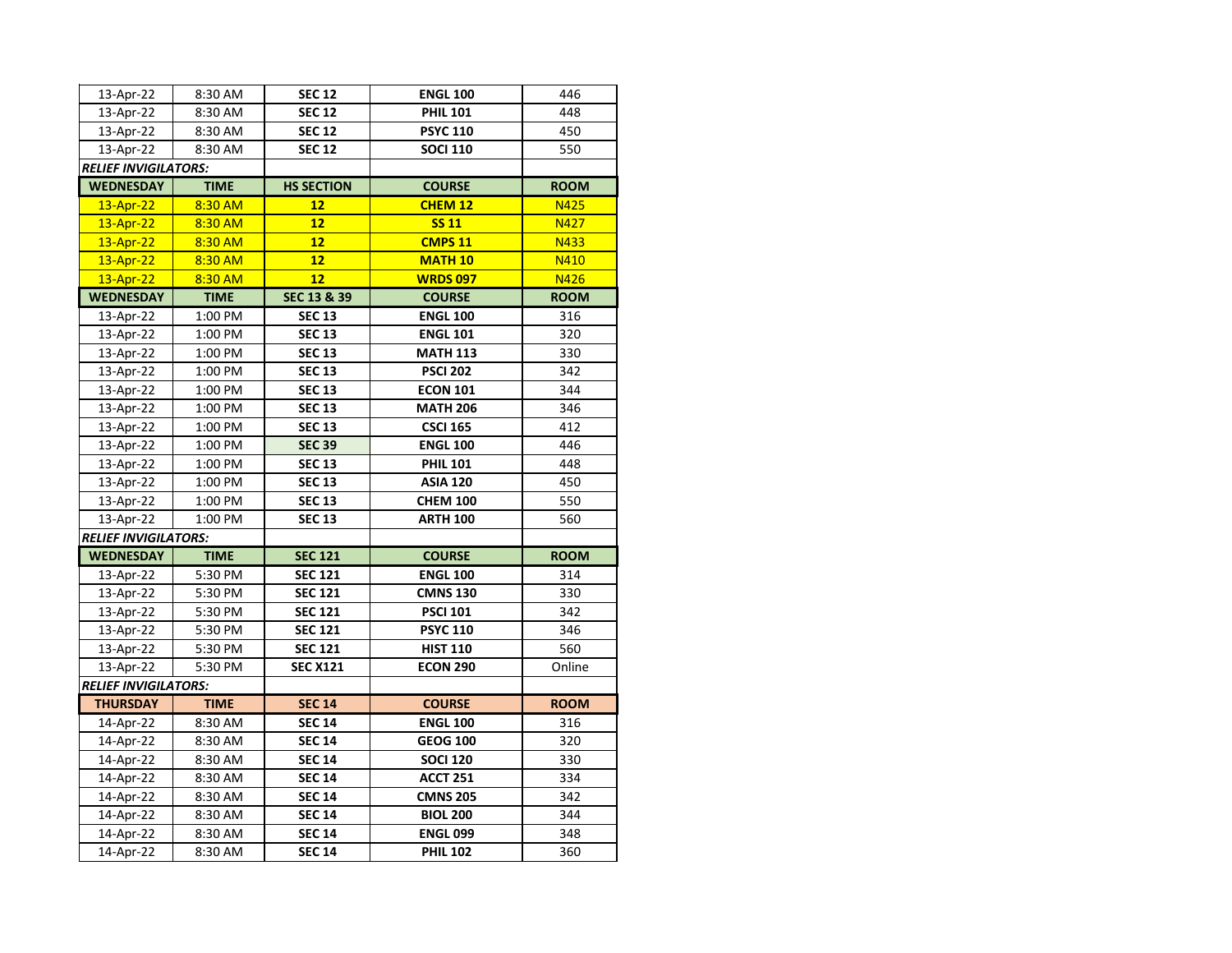| 14-Apr-22                   | 8:30 AM     | <b>SEC 14</b>                    | <b>PSCI 240</b> | 414         |
|-----------------------------|-------------|----------------------------------|-----------------|-------------|
| 14-Apr-22                   | 8:30 AM     | <b>SEC 14</b>                    | <b>CRIM 150</b> | 416         |
| 14-Apr-22                   | 8:30 AM     | <b>SEC 14</b>                    | <b>CHEM 121</b> |             |
| 14-Apr-22                   | 8:30 AM     | <b>SEC 14</b><br><b>ANTH 212</b> |                 | 450         |
| 14-Apr-22                   | 8:30 AM     | <b>SEC 14</b>                    | <b>PSYC 120</b> | 550         |
| 14-Apr-22                   | 8:30 AM     | <b>SEC 14</b>                    | <b>ARTH 100</b> | 560         |
| RELIEF INVIGILATORS:        |             |                                  |                 |             |
| <b>THURSDAY</b>             | <b>TIME</b> | <b>HS SECTION</b>                | <b>COURSE</b>   | <b>ROOM</b> |
| 14-Apr-22                   | 8:30 AM     | 10                               | <b>ENST 12</b>  | N410        |
| 14-Apr-22                   | 8:30 AM     | 10                               | <b>PREC 12</b>  | <b>N432</b> |
| 14-Apr-22                   | 8:30 AM     | 10                               | <b>HIST 12</b>  | N410        |
| $14$ -Apr-22                | 8:30 AM     | 10                               | <b>CLC 12</b>   | N427        |
| 14-Apr-22                   | 8:30 AM     | 10                               | CLE 10/11 or 12 | N408        |
| <b>THURSDAY</b>             | <b>TIME</b> | <b>SEC 15</b>                    | <b>COURSE</b>   | <b>ROOM</b> |
| 14-Apr-22                   | 1:00 PM     | <b>SEC 15</b>                    | <b>CMNS 110</b> | 314         |
| 14-Apr-22                   | 1:00 PM     | <b>SEC 15</b>                    | <b>ENGL 100</b> | 316         |
| 14-Apr-22                   | 1:00 PM     | <b>SEC 15</b>                    | <b>MATH 111</b> | 320         |
| 14-Apr-22                   | 1:00 PM     | <b>SEC 15</b>                    | <b>PSCI 275</b> | 330         |
| 14-Apr-22                   | 1:00 PM     | <b>SEC 45</b>                    | <b>CMNS 110</b> | 332         |
| 14-Apr-22                   | 1:00 PM     | <b>SEC 15</b>                    | <b>CHEM 123</b> | 334         |
| 14-Apr-22                   | 1:00 PM     | <b>SEC 15</b>                    | <b>SOCI 250</b> | 342         |
| 14-Apr-22                   | 1:00 PM     | <b>SEC 15</b>                    | <b>GEOG 100</b> | 344         |
| 14-Apr-22                   | 1:00 PM     | <b>SEC 15</b>                    | <b>CHEM 210</b> | 346         |
| 14-Apr-22                   | 1:00 PM     | <b>SEC 15</b>                    | <b>BUSN 290</b> | 360         |
| 14-Apr-22                   | 1:00 PM     | <b>SEC 15</b>                    | <b>BIOL 100</b> | 414         |
| 14-Apr-22                   | 1:00 PM     | <b>SEC 15</b>                    | <b>MATH 116</b> | 444         |
| 14-Apr-22                   | 1:00 PM     | <b>SEC 15</b>                    | <b>ECON 105</b> | 446         |
| 14-Apr-22                   | 1:00 PM     | <b>SEC 15</b>                    | <b>ANTH 110</b> | 448         |
| 14-Apr-22                   | 1:00 PM     | <b>SEC 15</b>                    | <b>ASIA 131</b> | 450         |
| 14-Apr-22                   | 1:00 PM     | <b>SEC 15</b>                    | <b>PSCI 100</b> | 550         |
| <b>RELIEF INVIGILATORS:</b> |             |                                  |                 |             |
| <b>THURSDAY</b>             | <b>TIME</b> | <b>SEC 141</b>                   | <b>COURSE</b>   | <b>ROOM</b> |
| 14-Apr-22                   | 5:30 PM     | <b>SEC 141</b>                   | <b>ASIA 131</b> | 330         |
| 14-Apr-22                   | 5:30 PM     | <b>SEC 141</b>                   | <b>ARTH 100</b> | 550         |
| 14-Apr-22                   | 5:30 PM     | <b>SEC 141</b>                   | <b>ENGL 100</b> | 414         |
| 14-Apr-22                   | 5:30 PM     | <b>SEC 141</b>                   | <b>PSCI 202</b> | 416         |
| 14-Apr-22                   | 5:30 PM     | <b>SEC 141</b>                   | <b>BIOL 120</b> | 450         |
| 14-Apr-22                   | 5:30 PM     | <b>SEC 141</b>                   | <b>CRIM 203</b> | 560         |
| <b>RELIEF INVIGILATORS:</b> |             |                                  |                 |             |
| <b>SATURDAY</b>             | <b>TIME</b> | <b>SEC 16</b>                    | <b>COURSE</b>   | <b>ROOM</b> |
| 16-Apr-22                   | 8:30 AM     | <b>SEC 16</b>                    | <b>ENGL 108</b> | 314         |
| 16-Apr-22                   | 8:30 AM     | <b>SEC 16</b>                    | <b>ENGL 100</b> | 316         |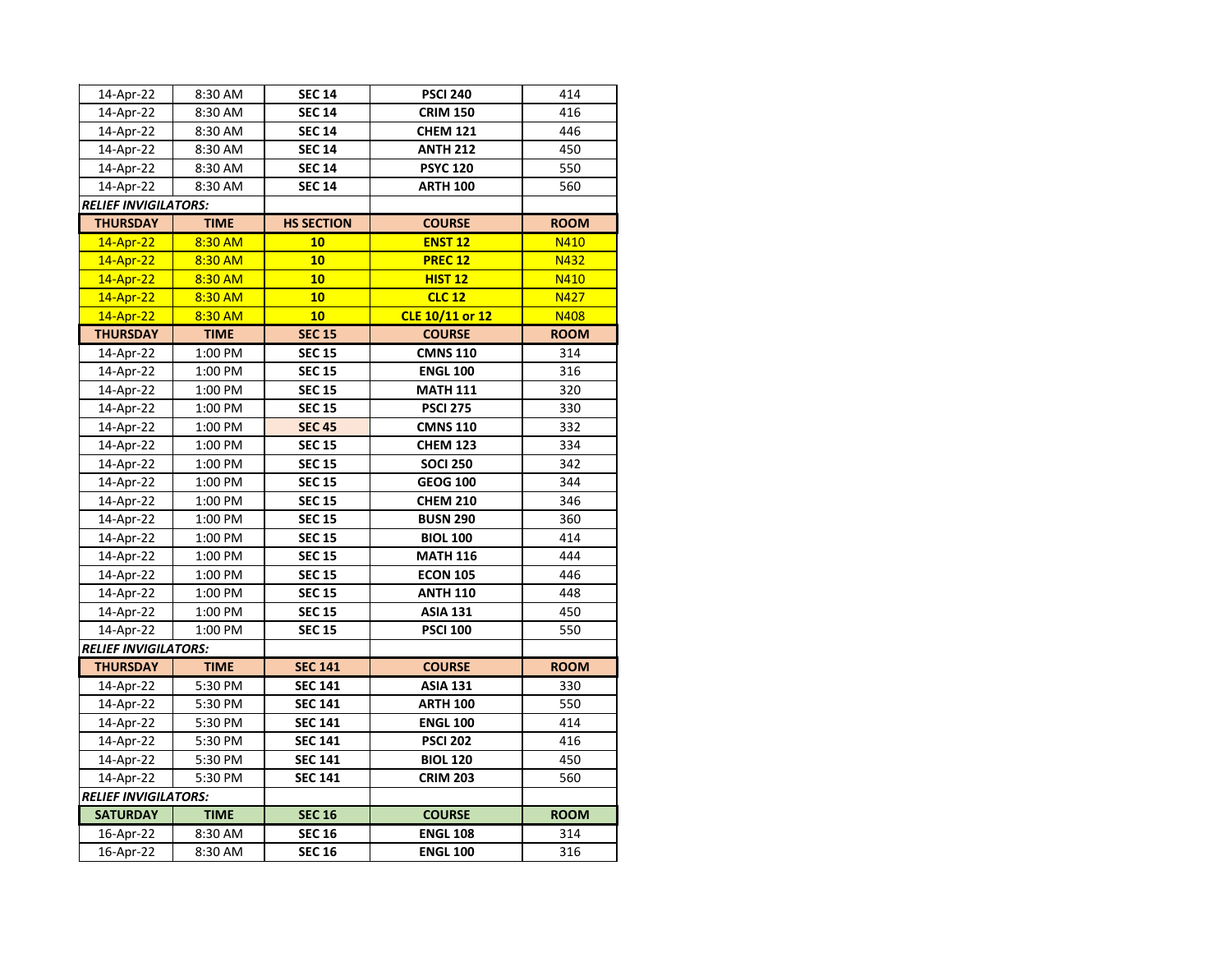| 16-Apr-22                   | 8:30 AM     | <b>SEC 16</b>  | <b>MATH 110</b> | 320         |
|-----------------------------|-------------|----------------|-----------------|-------------|
| 16-Apr-22                   | 8:30 AM     | <b>SEC 16</b>  | <b>ASIA 250</b> | 330         |
| 16-Apr-22                   | 8:30 AM     | <b>SEC 16</b>  | <b>CMSN 130</b> | 332         |
| 16-Apr-22                   | 8:30 AM     | <b>SEC 16</b>  | <b>CMNS 210</b> | 342         |
| 16-Apr-22                   | 8:30 AM     | <b>SEC 16</b>  | <b>PSIC 101</b> | 344         |
| 16-Apr-22                   | 8:30 AM     | <b>SEC 16</b>  | <b>MATH 100</b> | 346         |
| 16-Apr-22                   | 8:30 AM     | <b>SEC 16</b>  | <b>ECON 103</b> | 348         |
| 16-Apr-22                   | 8:30 AM     | <b>SEC 16</b>  | <b>CHEM 100</b> | 360         |
| 16-Apr-22                   | 8:30 AM     | <b>SEC 16</b>  | <b>BIOL 120</b> | 416         |
| 16-Apr-22                   | 8:30 AM     | <b>SEC 16</b>  | <b>CSCI 165</b> | Lab 420     |
| 16-Apr-22                   | 8:30 AM     | <b>SEC 16</b>  | <b>CHEM 220</b> | 446         |
| 16-Apr-22                   | 8:30 AM     | <b>SEC 16</b>  | <b>PSYC 240</b> | 448         |
| 16-Apr-22                   | 8:30 AM     | <b>SEC 16</b>  | <b>ENGL 099</b> | 550         |
| 16-Apr-22                   | 8:30 AM     | <b>SEC 16</b>  | <b>GEOG 111</b> | 560         |
| <b>RELIEF INVIGILATORS:</b> |             |                |                 |             |
| <b>SATURDAY</b>             | <b>TIME</b> | <b>SEC 17</b>  | <b>COURSE</b>   | <b>ROOM</b> |
| 16-Apr-22                   | 1:00 PM     | <b>SEC 17</b>  | <b>CRIM 150</b> | 314         |
| 16-Apr-22                   | 1:00 PM     | <b>SEC 17</b>  | <b>ENGL 100</b> | 316         |
| 16-Apr-22                   | 1:00 PM     | <b>SEC 17</b>  | <b>BIOL 110</b> | 332         |
| 16-Apr-22                   | 1:00 PM     | <b>SEC 17</b>  | <b>CMNS 130</b> | 334         |
| 16-Apr-22                   | 1:00 PM     | <b>SEC 17</b>  | <b>HIST 110</b> | 342         |
| 16-Apr-22                   | 1:00 PM     | <b>SEC 17</b>  | <b>ANTH 130</b> | 346         |
| 16-Apr-22                   | 1:00 PM     | <b>SEC 17</b>  | <b>MATH 100</b> | 360         |
| 16-Apr-22                   | 1:00 PM     | <b>SEC 17</b>  | <b>ECON 207</b> | 414         |
| 16-Apr-22                   | 1:00 PM     | <b>SEC 17</b>  | <b>SOCI 110</b> | 416         |
| 16-Apr-22                   | 1:00 PM     | <b>SEC 17</b>  | <b>CSCI 120</b> | Lab 420     |
| 16-Apr-22                   | 1:00 PM     | <b>SEC 17</b>  | <b>PHYS 120</b> | 444         |
| 16-Apr-22                   | 1:00 PM     | <b>SEC 17</b>  | <b>MATH 213</b> | 446         |
| 16-Apr-22                   | 1:00 PM     | <b>SEC 17</b>  | <b>PHIL 113</b> | 448         |
| 16-Apr-22                   | 1:00 PM     | <b>SEC 17</b>  | <b>CHEM 121</b> | 450         |
| 16-Apr-22                   | 1:00 PM     | <b>SEC 17</b>  | <b>GEOG 100</b> | 560         |
| <b>RELIEF INVIGILATORS:</b> |             |                |                 |             |
| <b>SATURDAY</b>             | <b>TIME</b> | SEC 161 & 18   | <b>COURSE</b>   | <b>ROOM</b> |
| 16-Apr-22                   | 5:30 PM     | <b>SEC 161</b> | <b>ENGL 108</b> | 314         |
| 16-Apr-22                   | 5:30 PM     | <b>SEC 161</b> | <b>CMNS 130</b> | 342         |
| 16-Apr-22                   | 5:30 PM     | <b>SEC 161</b> | <b>SOCI 110</b> | 344         |
| 16-Apr-22                   | 5:30 PM     | <b>SEC 161</b> | <b>ENGL 100</b> | 348         |
| 16-Apr-22                   | 5:30 PM     | <b>SEC 161</b> | <b>CSCI 101</b> | 412         |
| 16-Apr-22                   | 5:30 PM     | <b>SEC 161</b> | <b>ARTH 210</b> | 560         |
| 16-Apr-22                   | 5:30 PM     | <b>SEC 18</b>  | <b>ENGL 100</b> | 316         |
| 16-Apr-22                   | 5:30 PM     | <b>SEC 18</b>  | <b>ASIA 131</b> | 320         |
| 16-Apr-22                   | 5:30 PM     | <b>SEC 18</b>  | <b>CSCI 275</b> | Lab 420     |